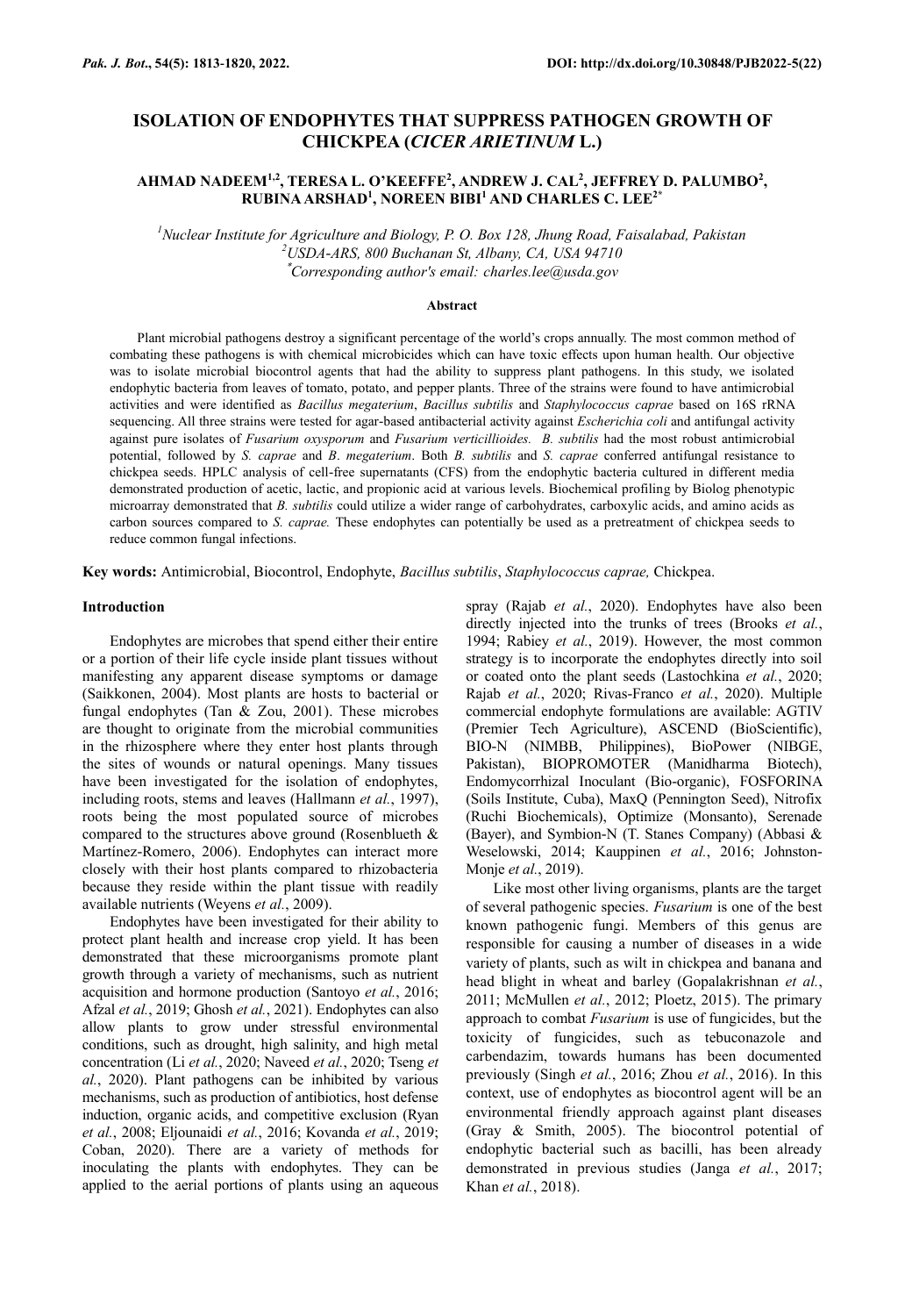This study focuses on isolation, identification and evaluating antimicrobial potential of endophytes residing within leaf tissue of various plants. They were further characterized based on their biochemical characteristics, 16S rRNA analysis, and ability to synthesize organic acids.

## **Materials and Methods**

**Isolation and identification of endophytes:** Endophytes were isolated from leaf tissue of tomato, potato, and pepper. Potato samples were acquired from a greenhouse facility at the USDA-ARS in Albany, CA, USA. Tomato and pepper leaves were collected from an organic garden. Leaves from each plant were aseptically cut using a sterile blade inside a biosafety cabinet. The outer surfaces were sterilized by submerging the leaves in 1% solution of sodium hypochlorite (NaOCl) for 1 minute, followed by air drying for 10 minutes inside the cabinet. Afterwards, sterilized and air-dried leaves were chopped into smaller pieces, and cuttings from the midrib portion were added to deMan, Rogosa, and Sharpe (MRS) broth or Luria-Bertani (LB) broth and placed in an orbital shaker at 30°C and 37°C for overnight incubation. After signs of visible growth, aliquots were spread over MRS agar plates and incubated for 24-48 hours at 30°C and 37°C.

Colonies were screened for antibacterial and antifungal activities on agar plates as described below. Those colonies that had antimicrobial activities were further characterized by sequencing regions of the 16S rRNA gene which were amplified using the 27f and 1525r primer pair (Gond *et al.*, 2015) by colony PCR. 27f: 5' agagtttgatcmtggctcag-3', 1525r: 5'-aaggaggtgwtccarcc-3'

A portion from a bacterial colony was dissolved in 5 µl of bacterial lysis buffer (CelLytic B Cell Lysis Reagent; Sigma-Aldrich, MO, USA) and incubated at room temperature for 40 min. Afterwards, 45 µl of deionized water was added, and 2 µl of the diluted cell lysate were used in a PCR reaction according to manufacturer's directions (Herculase; Agilent Technologies, TX, USA). PCR products representing the 16S rRNA genes were processed with the Clean & Concentrator kit (Zymo Research, CA, USA) and sequenced with the 27f and 1525r primers (Elim Biopharmaceuticals, CA, USA).

**Antibacterial activity assays:** The agar overlay method was used for the evaluation of antibacterial activity against *E. coli* (JM109; Promega, CA, USA) and overnight cultures of endophytes in MRS broth were grown. A loopful of inoculum from each was streaked on an MRS agar plate and incubated at 37°C for two days. Inoculum from an overnight culture of *E. coli* was added to 10 ml of soft LB agar (0.7 % agar) to an  $OD_{600} = 0.2$  and was then poured over the endophytic bacterial streaks. Plates were allowed to solidify and then placed at 30°C for overnight incubation. Antibacterial activity in the form of inhibition zones was observed the next day.

**Antifungal activity assay - Co-culturing on agar plates:** For the assessment of antifungal properties, a spot-on lawn method was used, and the target fungi were *Fusarium oxysporum* and *Fusarium verticillioides*. Briefly, fungal spores were dispensed in 20 ml of liquified warm potato dextrose agar (PDA) to a density of  $10^5$ /ml. This PDA with fungal spores was then poured into Petri dishes and allowed to solidify. Afterwards, 5 µl spots of each overnight endophyte culture were applied to the surface of the agar. Plates were incubated at 30°C and were observed at day 3 for antifungal activity.

**Antifungal activity assay - Culturing on chickpea seeds:** Overnight cultures of endophytes grown in MRS broth were centrifuged, and the pellets were resuspended in sterile 0.1% carboxymethyl cellulose (CMC) solution to an  $OD_{600}$  of 0.7. Chickpea seeds were sterilized by soaking in 1% NaClO solution for 1 minute followed by air-drying. Afterwards, seeds were incubated in the CMC bacterial suspension for 40 minutes followed by air-drying inside the biosafety cabinet. The seeds were then placed in the incubator at 37°C for overnight incubation. Fungal spore suspensions for *F. oxysporum*  and *F. verticillioides* were prepared in deionized distilled water at a concentration of  $1 \times 10^4$  spores/ml. One ml of this fungal spore suspension was then applied onto the overnight incubating chickpea seeds using a spray bottle. Treated seeds were placed in Petri dishes that were sealed with Parafilm to avoid moisture loss. Plates were incubated at 25°C, and fungal growth was monitored for several days. Each plate contained approximately 50 seeds. All experiments were replicated.

**Estimation of organic acids:** Endophytic bacteria were inoculated in MRS and LB broth supplemented with 2% glucose and incubated in an orbital shaker (225 rpm) at 37°C for 48 hours. Cultures were centrifuged, and the supernatants were collected, filtered, and analyzed for the presence of organic acids. The acid analysis was performed on an Agilent HPLC system (Agilent, CA, USA) which was equipped with a quaternary pump, an autosampler with a 100 µl loop, and a refractive index detector. Flow rate was 0.5 ml/min at 40°C, and the analysis was performed isocratically with a  $300 \times 7.8$  mm i.d. cation exchange column equipped with a cation H+ microguard cartridge (Bio-Rad Laboratories, CA, USA). The mobile phase was  $0.01$  M  $H<sub>2</sub>SO<sub>4</sub>$ . Solutions of analytical grade organic acids (lactic, acetic, and propionic acid) were used as standards. Unused media (MRS broth and LB broth supplemented with 2% glucose) were also analyzed to determine background organic acid levels. Acid concentrations were calculated on Microsoft Excel by the regression equation method.

**Biochemical profiling by phenotypic microarray:**  Novel endophytes were analyzed for their biochemical attributes in Biolog Phenotypic Microarray (Biolog Inc., CA, USA) system as described by Mackie *et al*., with slight modifications (Mackie *et al.*, 2014). Briefly, bacteria were subcultured for two consecutive cycles over BUG+B agar plates at 37°C. Cells were picked from the plates using sterile cotton swabs and suspended in growth media (IF-0a, PM1, 2, and Dye Mix F). One hundred  $\mu$ l of the cell suspension were added to each well of a PM1 microarray plate. The plates were placed in the Biolog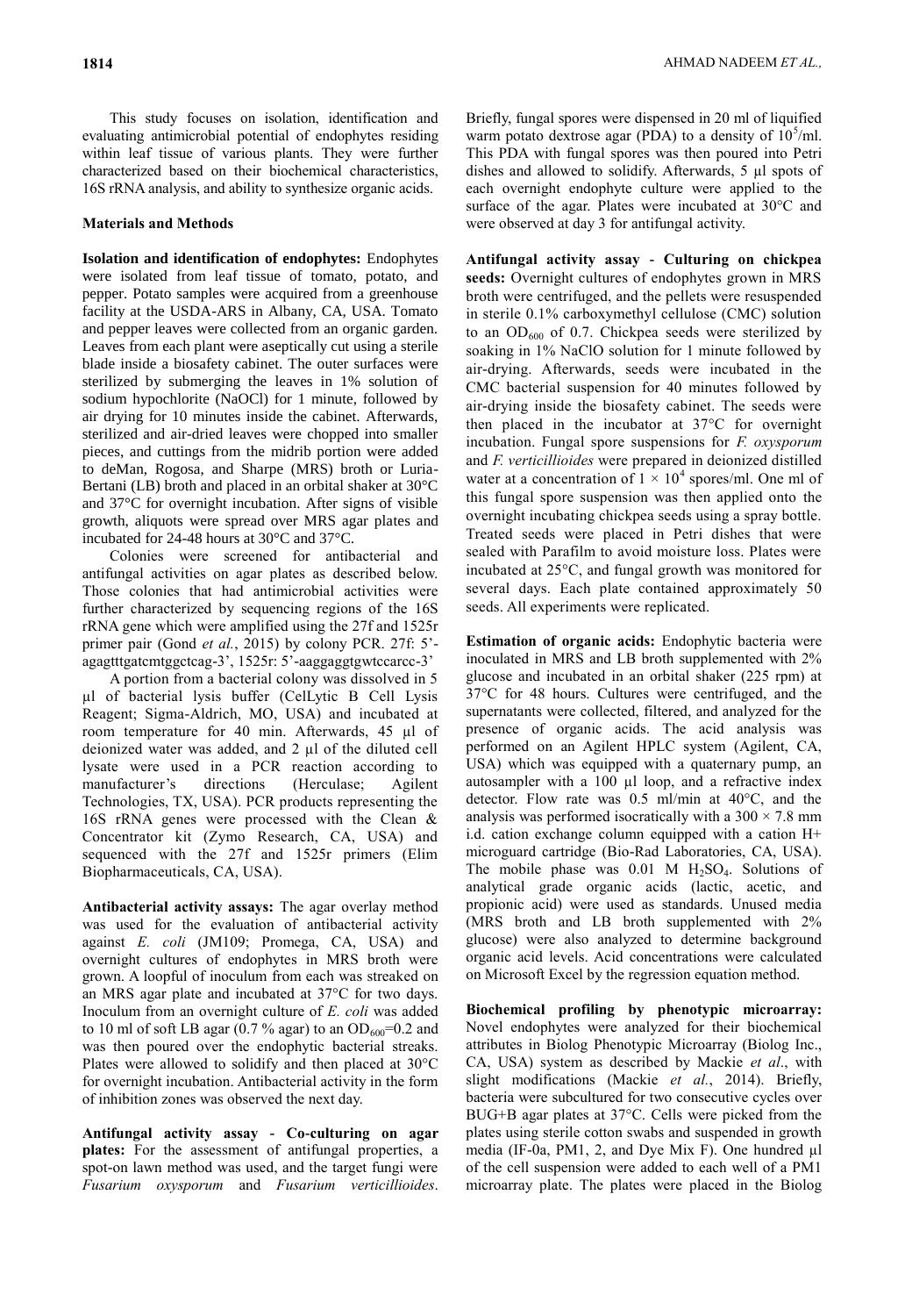Omnilog incubator at 37°C for real time analysis up to 48 hrs. Microbial growth was measured in arbitrary Omnilog units (AOU), and the minimum threshold of microbial growth was set at 50.

## **Results**

**Endophyte isolation and identification:** Endophytic strains isolated from various plant types (tomato, potato, and pepper) were screened for their antibacterial (Fig. 1) and antifungal (Fig. 2) activities as described below. Those strains that displayed antimicrobial activities were

identified by isolating the 16S rRNA genes and analyzing the sequences by BLAST analysis to identify the microbes (Table 1) (Altschul *et al.*, 1990). The 16S rRNA sequence of each microbe had 100% identity to multiple strains of the same species.

**Antimicrobial activity:** Two of the endophytic isolates, *Bacillus subtilis* and *Staphylococcus caprae*, conferred observable antagonistic activity against *E. coli* on agar plates (Fig. 1). Co-inoculated plates showed clear halos around endophytic bacterial streaks which indicated the production of antibacterial compounds into the surrounding agar.



Fig. 1. Antibacterial activity of (a) *B. subtilis* and (b) *S. caprae* against *E. coli.* The agar overlay method was used for the evaluation of antibacterial activity against *E. coli*. Pure cultures of each endophyte were streaked and incubated on MRS agar plates. *E. coli* was added to soft LB agar and poured over the endophytic bacterial streaks. Plates were allowed to solidify and incubated at 30°C. Antibacterial activity in the form of inhibition zones was observed the next day.



Fig. 2. Antifungal activity of endophytes against (a) *F. oxisporum* and (b) *F. verticillioides*. A spot-on lawn method was used to determine antifungal activity. *F. oxysporum* and *F. verticillioides* fungal spores were dispensed in liquified potato dextrose agar, poured into Petri dishes, and allowed to solidify. Afterwards, 5 µl spots of each overnight endophyte culture were applied to the surface of the agar. After 3 days incubation at 30°C, plates were observed for antifungal activity. (BM) *Bacillus megaterium*; (BS) *Bacillus subtilis*; (SC) *Staphylococcus caprae*.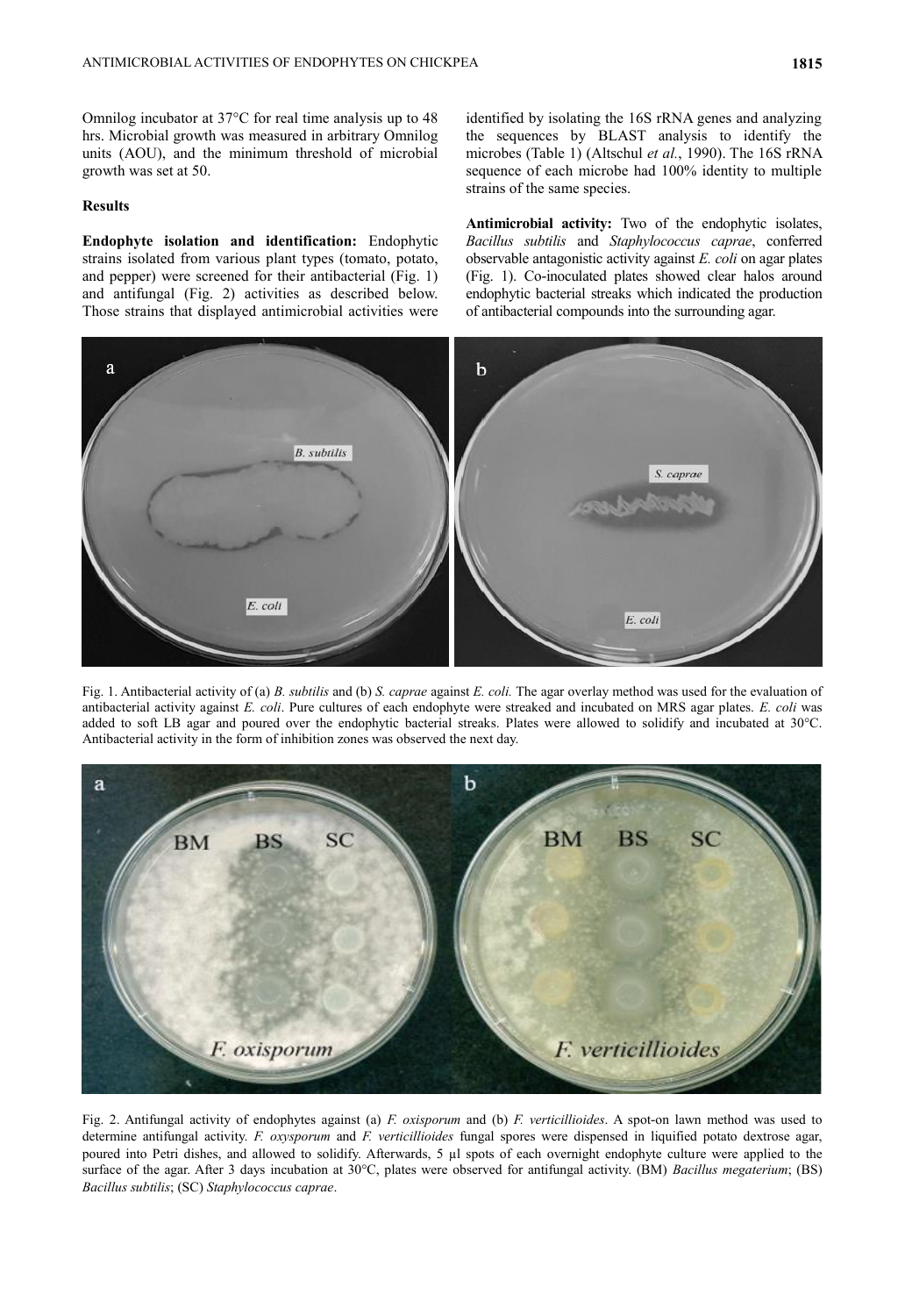The endophytes also demonstrated antimicrobial activity in an agar-based experiment against two fungal species: *Fusarium oxysporum* and *Fusarium verticillioides.* Antifungal activity was observed as halos around the bacterial colonies (Fig. 2). *B. subtilis* had the most robust antifungal activity against the two fusaria. *S. caprae* was also effective against both fusaria although to a lesser extent than that of *B. subtilis*. *Bacillus megaterium* had antifungal activity although it was much lower compared to the other two endophytes. *B. megaterium* had no inhibitory effect on *F. oxysporum*  growth and a smaller inhibition against *F. verticillioides*.

**Table 1. Microbial identification based on 16S rRNA analysis.**

| <b>Isolate</b>                          | $NCBI$ acc. # | <b>Source</b> |
|-----------------------------------------|---------------|---------------|
| Bacillus megaterium strain AN2          | MT032309      | Tomato leaves |
| <i>Bacillus subtilis strain AN3</i>     | MT032310      | Potato leaves |
| <i>Staphylococcus caprae</i> strain AN4 | MT032311      | Pepper leaves |

The antifungal activity of *B. subtilis* and *S. caprae* was tested on chickpea seeds, a more natural, relevant substrate. Seeds were primed with *B. subtilis* or *S. caprae* cells and then inoculated with *F. oxysporum* and *F. verticillioides* fungal spores. After 7 days of growth at 30°C, the plates were analyzed for fungal growth (Figs. 3 and 4). Fungal growth appeared as a white powdery layer over the chickpea seeds. No fungal growth was observed on the control CMC-only seeds which were not treated with fungal spores (Figs. 3a and 4a), whereas, mycelial growth was clearly observed on plates inoculated with only fungal spores (Figs. 3b and 4b). Pretreating the chickpea seeds with *B. subtilis* greatly inhibited growth of both *F. oxysporum* and *F. verticillioides* on the chickpea seeds (Figs. 3c and 4c). Although *S. caprae* also inhibited growth of both fusaria, the degree of inhibition was less than that of *B. subtilis* (Figs. 3d and 4d). Overall, *B. subtilis* manifested better antifungal activity compared to *S. caprae* (Table 2). These results parallel the antifungal experiments conducted on the agar plates.

**Table 2. Fungal growth on chickpeas seeds in the presence and absence of endophytic bacteria.**

| <b>Plate</b>                   | Fungal growth* |  |  |
|--------------------------------|----------------|--|--|
| CMC only                       |                |  |  |
| <i>F. oxysporum</i> (Fo)       | $++++$         |  |  |
| <i>F. verticillioides</i> (Fv) | $++++$         |  |  |
| <i>B.</i> subtilis $+$ Fo      | $^{+}$         |  |  |
| <i>B.</i> subtilis + $Fv$      | $^{+}$         |  |  |
| <i>S. caprae</i> $+$ Fo        | $++$           |  |  |
| <i>S.</i> caprae $+$ Fy        | $^{++}$        |  |  |

\*Arbitrary expressions of fungal growth:  $(-)$ , no growth;  $(++)$ , dense growth with even spread; (++), less dense growth with uneven spread; (+), minimal growth with uneven spread

**Organic acid production:** The production of organic acids by these bacterial strains was investigated since these compounds are known to have antimicrobial properties (Kovanda *et al.*, 2019; Coban, 2020). MRS medium is a nutrient broth traditionally used to culture lactic acid bacteria (LAB) which are Gram-positive bacteria isolated from nutrient rich environments (milk, meat, plant, gastrointestinal tract, etc.). LAB are known for the fermentative conversion of sugars into lactic acid as a major product (Teusink & Smid, 2006). Because the *B. subtilis* and *S. caprae* endophytes were originally selected on MRS media, their ability to produce lactic and other organic acids was evaluated by high performance liquid chromatography (HPLC). The bacteria were cultured in either MRS or LB supplemented with 2% glucose (LB+glucose), and the cell free supernatant was collected and assayed.

The control sterile MRS broth had no propionic acid, a higher level of acetic acid, and, unexpectedly, a detectable amount of lactic acid (Table 3). When cultured in MRS, a low level of lactic acid production was observed in *S. caprae* culture broth, whereas, no lactic acid was detected in *B. subtilis* culture broth. *B. subtilis* did produce a low level of acetic acid; however, no acetic acid above that of the control MRS broth was produced by *S. caprae*. Finally, a significantly higher concentration of propionic acid (0.62%) was detected in *B. subtilis* culture broth compared to that of *S. caprae* (0.13%).

A different organic acid profile was observed from cultures in LB+glucose. There was 2.94% lactic acid in the *B. subtilis* culture broth which was in marked contrast to the lack of this acid's production when the bacteria were cultured in MRS broth. The major organic acid produced by *S. caprae* in LB+glucose was also lactic acid at 3.55%. Acetic acid was produced in a trace amount by *B. subtilis* and at a higher level by *S. caprae*. Propionic acid was also detected in the *B. subtilis* culture broth but the concentration was lower in LB+glucose  $(0.39\%)$  as compared to the *B. subtilis* sample in MRS broth (0.62%). Only a trace amount of propionic acid was detected in the *S. caprae* sample grown in LB+glucose (0.03%).

**Growth on variable carbon sources:** Bacteria can rely on a variety of carbon sources for growth and survival. The Biolog Phenotypic microarray (PM) system was used to investigate the growth of endophytes on multiple carbon sources.

As shown in Table 4, carbohydrates, carboxylic acids, and amino acids are preferred by *B. subtilis* as carbon sources. Significant activity was observed in more than half of the carbohydrates, followed by amino acids (43.8%) and carboxylic acids (31.3%). Fewer carbon sources were utilized by *S. caprae* as only 5 carbohydrates, 1 carboxylic acid, and 1 amino acid supported growth above the threshold level (50 AOU). Amides, amines, esters, and fatty acids were not utilized by either bacterial strain.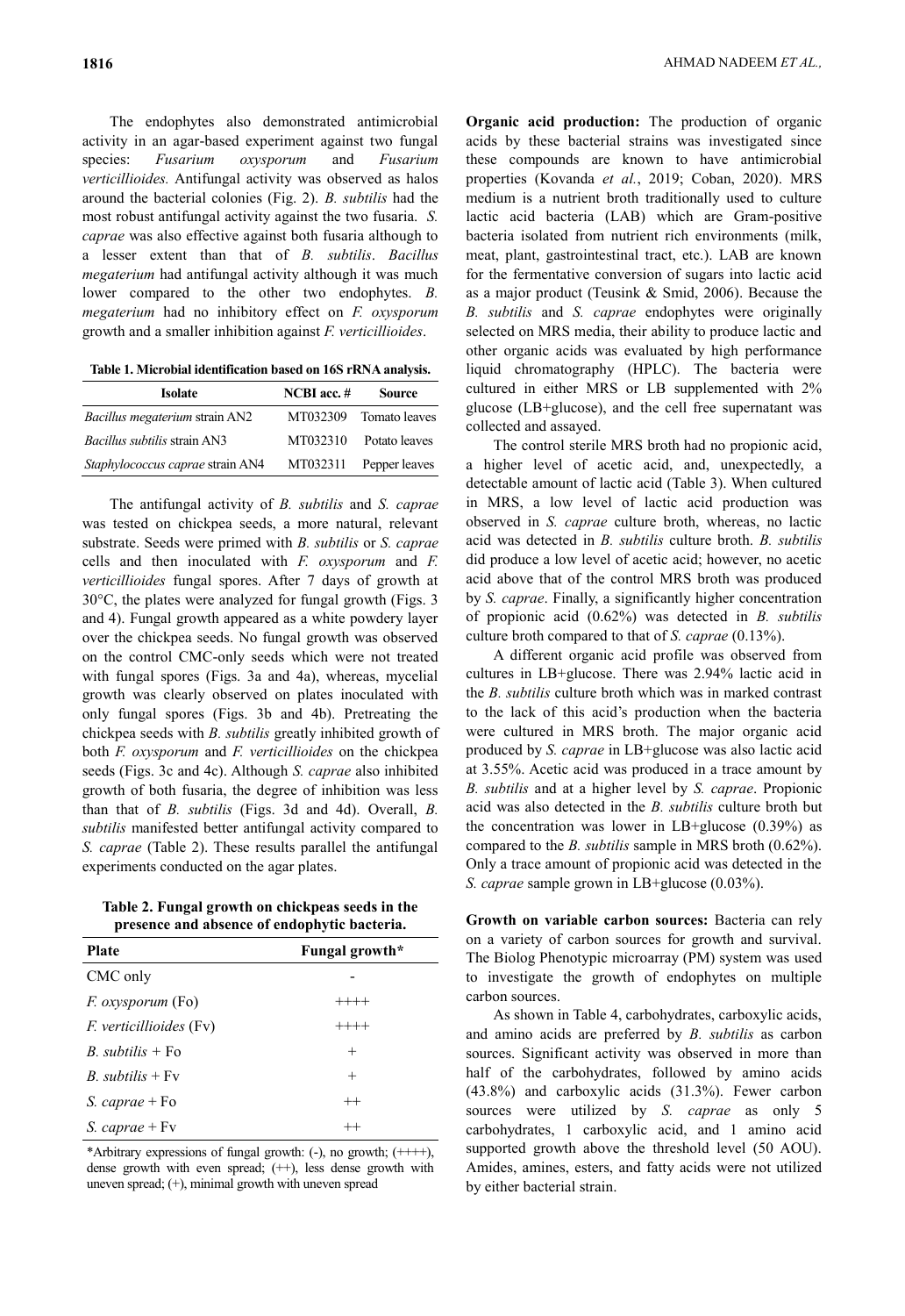| TWOTE BY D'ESERVION OF ORGANIC MELGO IN ENGLOPETY OF<br>--- - - - --- - -- - - |                     |                     |                    |  |
|--------------------------------------------------------------------------------|---------------------|---------------------|--------------------|--|
| Sample (source)                                                                | Lactic acid $(\% )$ | Acetic acid $(\% )$ | Propionic acid (%) |  |
| <i>B. subtilis</i> CFS in MRS                                                  |                     | 0.51                | 0.62               |  |
| <i>S. caprae</i> CFS in MRS                                                    | 0.23                | 0.43                | 0.13               |  |
| Control MRS broth                                                              | 0.07                | 0.46                | 0.00               |  |
| <i>B. subtilis</i> CFS in $LB^{**}$                                            | 2.94                | 0.08                | 0.39               |  |
| <i>S. caprae</i> CFS in $LB^{**}$                                              | 3.55                | 0.24                | 0.03               |  |
| Control LB broth <sup>+*</sup>                                                 |                     |                     |                    |  |

**Table 3. Detection of organic acids in endophytic cell-free supernatants in liquid media by HPLC method.**

\*LB supplement ed with 2% glucose

CFS, Cell-free supernatants; MRS, Mann Rogosa Sharpe medium; LB, Luria Bertani medium

| Table 4. Classes of carbon sources tested and used by endophytes in Biolog PM1 system (threshold 50 AOU). |  |
|-----------------------------------------------------------------------------------------------------------|--|
|-----------------------------------------------------------------------------------------------------------|--|

| C-source         |                            | <b>Bacillus subtilis</b><br>Used |               | Staphylococcus caprae |               |
|------------------|----------------------------|----------------------------------|---------------|-----------------------|---------------|
|                  | <b>Tested</b><br>chemicals |                                  |               | Used                  |               |
|                  |                            | <b>Number</b>                    | $\frac{6}{6}$ | <b>Number</b>         | $\frac{0}{0}$ |
| Carbohydrates    | 38                         | 20                               | 52.6          |                       | l 3.2         |
| Carboxylic acids | 32                         |                                  | 31.3          |                       | 3.            |
| Amino acids      | l b                        |                                  | 43.8          |                       | 6.3           |



Fig. 3. Antifungal activity of endophytes against *F. oxisporum* on chickpea seeds. Seed treatments: (a) carboxymethyl cellulose (CMC)-only control plate, (b) *F. oxisporum* spore suspension, (c) *B. subtilis* pretreatment and *F. oxisporum* spore suspension, and (d) *S. caprae* pretreatment and *F. oxisporum* spore suspension. White arrows indicate seeds with white fungal patches while black arrows denote uninfected seeds. After 7 days of incubation, the fungal growth intensity can be described as b>d>c>a.

## **Discussion**

Many diverse microbial groups have been reported to be associated with tomato, potato, and pepper plants (Manter *et al.*, 2010; Amaresan *et al.*, 2012; Paul *et al.*, 2013). In this study, endophytes were isolated from plant leaves, and three bacterial species (*Bacillus megaterium*, *Bacillus subtilis,* and *Staphylococcus caprae*) with antimicrobial activities were isolated. Although *B. megaterium* and *B. subtilis* have been found to be associated with tomato and potato plants (Porcel *et al.*, 2014; Hanif *et al.*, 2015), the isolation of *S. caprae* from pepper plant has not been reported to



Fig. 4. Antifungal activity of endophytes against *F. verticillioides* on chickpea seeds. Seed treatments: (a) carboxymethyl cellulose (CMC)-only control plate, (b) *F. verticillioides* spore suspension, (c) *B. subtilis* pretreatment and *F. verticillioides* spore suspension, and (d) *S. caprae* pretreatment and *F. verticillioides* spore suspension. White arrows indicate seeds with white fungal patches while black arrows denote uninfected seeds. After 7 days of incubation, the fungal growth intensity can be described as b>d>c>a.

the best of our knowledge. *B. megaterium* and *B. subtilis* strains have both been previously reported to display antimicrobial activities (Aslim *et al.*, 2002; Lertcanawanichakul & Sawangnop, 2008), but the *B. megaterium* strain in this study did not have any antibacterial activity against *E. coli*. *B. subtilis* was found to have antibacterial activity against *E. coli* as well as having antifungal activity against both fusaria used in this study on both agar-based (PDA) and natural (chickpea seeds) growth substrates. With regards to antibacterial and antifungal activity, *S. caprae* has been understudied, although our study demonstrates its antibacterial and antifungal potential.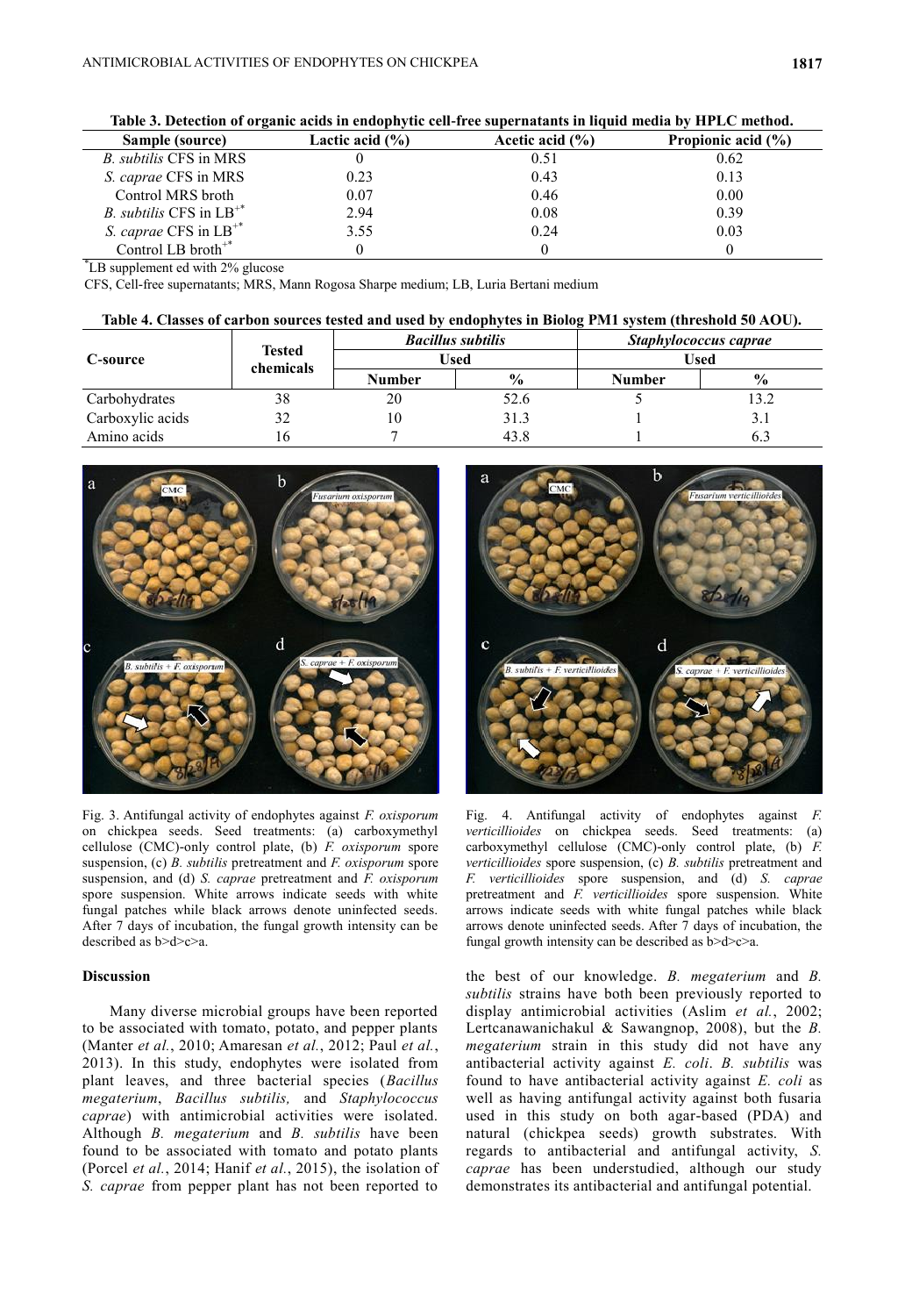Many species from genus *Fusarium* are known to be associated with food crops. Dean *et al*. rank two *Fusarium* species among the top ten most important fungal pests (Dean *et al.*, 2012). *Fusarium oxysporum* has long been recognized as a threat to cereal and legume crops (Venuto *et al.*, 1995; Banerjee & Mittra, 2018). Chickpea (*Cicer arietinum* L.) is one of the primary targets of *F. oxysporum* where it causes wilt (Dubey *et al.*, 2010). *F. verticillioides* is also known as a fungal pest of legumes (Okoth & Siameto, 2010). With this history in mind, chickpea seeds were selected as a natural medium for our antifungal co-culturing study. Carboxymethyl cellulose (CMC) was used as a coating agent for bacterial cells on the seed surface. Although, other concentrations of CMC have been reported for this purpose (Kishore *et al.*, 2005; Raeisi *et al.*, 2015), we obtained promising results by using 0.1% aqueous solution of CMC.

Bacterial cell-free extracts in MRS medium were used for the detection of organic acids as previously discussed (Magnusson *et al.*, 2003). An interesting observation was that a detectable amount of lactic acid (0.07%) was measured by HPLC in sterile MRS medium which has not been previously reported to the best of our knowledge. Enzymatic conversion of sugars to lactic acid is a defining feature of lactic acid bacteria (Vries, 2006) and many members of these are in groups known to be probiotic for human consumption. Although, the phrase "lactic acid bacteria" is usually used to describe lactobacilli, bifidobacteria and similar genera, based on the studies (Du *et al.*, 2019), perhaps members of other microbial genera, like bacilli, could also be considered part of this group.

Biolog phenotypic microarray (PM) is a high throughput technique used to complement molecular identification of a wide variety of microbes (Shea *et al.*, 2012). In the current study, the PM1 system was used to observe the microbial responses to a variety of carbon sources. The consumption of a larger number of carbon sources by *B. subtilis* compared to *S. caprae* corresponds to its ubiquitous nature. It can be concluded by the biochemical profile that *B. subtilis* is more equipped to flourish on many carbon sources and habitats, as many members of this species have been isolated from diverse environments, ranging from oceans to plants to human gut (Hong *et al.*, 2009; Kim *et al.*, 2009; Liu *et al.*, 2010). Conversely, the use of a smaller number of carbon sources by *S. caprae* suggests the stricter nature of the microbe with regards to habitat diversity. Since its discovery in 1983, *S. caprae* has been reported to be associated with goat (Devriese *et al.*, 1983) and human microbiota (Vandenesch *et al.*, 1995). As this microbe is quite understudied, further research is needed.

#### **Acknowledgements**

This work was supported by the United States Department of Agriculture CRIS 2030-41000-067-000-D. and A.N. by a grant from the Higher Education Commission, Pakistan. We thank Dirk Sikkema for plant tissue and Antares Pham for technical support. Mention of trade names or commercial products in this report is solely for the purpose of providing specific information and does not imply recommendation or endorsement by the U.S. Department of Agriculture. USDA is an equal opportunity provider and employer.

#### **References**

- Abbasi, P.A. and B. Weselowski. 2014. Influence of foliar sprays of *Bacillus subtilis* QST 713 on development of early blight disease and yield of field tomatoes in Ontario. *Can. J. Plant Pathol.,* 36: 170-178.
- Afzal, I., Z.K. Shinwari, S. Sikandar and S. Shahzad. 2019. Plant beneficial endophytic bacteria: Mechanisms, diversity, host range and genetic determinants. *Microbiol. Res.,* 221: 36-49.
- Altschul, S.F., W. Gish, W. Miller, E.W. Myers and D.J. Lipman. 1990. Basic local alignment search tool. *J. Mol. Biol.*, 215: 403-410.
- Amaresan, N., V. Jayakumar, K. Kumar and N. Thajuddin. 2012. Isolation and characterization of plant growth promoting endophytic bacteria and their effect on tomato (*Lycopersicon esculentum*) and chilli (*Capsicum annuum*) seedling growth. *Ann. Microbiol.*, 62: 805-810.
- Aslim, B., N. Sa and Y. Beyatli. 2002. Determination of some properties of *Bacillus* isolated from soil. *Turk. J. Biol.*, 26: 41-48.
- Banerjee, A. and B. Mittra. 2018. Morphological modification in wheat seedlings infected by *Fusarium oxysporum*. *Eur. J. Plant. Pathol.,* 152: 521-524.
- Brooks, D.S., C.F. Gonzalez, D.N. Appel and T.H. Filer. 1994. Evaluation of Endophytic Bacteria as Potential Biological-Control Agents for Oak Wilt. *Biolog. Cont.,* 4: 373-381.
- Coban, H.B. 2020. Organic acids as antimicrobial food agents: applications and microbial productions. *Bioprocess Biosyst. Eng.*, 43: 569-591.
- Dean, R., J.A.L. Van Kan, Z.A. Pretorius, K.E. Hammond-Kosack, A. Di Pietro, P.D. Spanu, J.J. Rudd, M. Dickman, R. Kahmann, J. Ellis and G.D. Foster. 2012. The Top 10 fungal pathogens in molecular plant pathology. *Mol. Plant. Pathol.*, 13: 414-430.
- Devriese, L.A., B. Poutrel, R. Kilpper-Balz and K.H. Schleifer. 1983. *Staphylococcus gallinarum* and *Staphylococcus caprae*, two new species from animals. *Int. J. Syst. Bacteriol.*, 33: 480-486.
- Du, Y., Z. Xu, G. Yu, W. Liu, Q. Zhou, D. Yang, J. Li, L. Chen, Y. Zhang, C. Xue and Y. Cao. 2019. A newly isolated *Bacillus subtilis* strain named WS-1 inhibited diarrhea and death caused by pathogenic *Escherichia coli* in newborn piglets. *Front Microb.*, 10: 1248.
- Dubey, S.C., S.R. Singh and B. Singh. 2010. Morphological and pathogenic variability of Indian isolates of *Fusarium oxysporum* f. sp. *ciceris* causing chickpea wilt. *Arch. Phytop. Plant Prot.*, 43: 174-190.
- Eljounaidi, K., S.K. Lee and H. Bae. 2016. Bacterial endophytes as potential biocontrol agents of vascular wilt diseases – Review and future prospects. *Biol. Cont.*, 103: 62-68.
- Ghosh, S., T. Bhagwat and T.J. Webster. 2021. Endophytic microbiomes and their plant growth-promoting attributes for plant health. In: (Eds.): Yadav, A.N., J. Singh, C. Singh and N. Yadav. *Current Trends in Microbial Biotechnology for Sustainable Agriculture*. Springer Singapore, Singapore, pp. 245-278.
- Gond, S.K., M.S. Torres, M.S. Bergen, Z. Helsel and J.F. White. 2015. Induction of salt tolerance and up-regulation of aquaporin genes in tropical corn by rhizobacterium *Pantoea agglomerans*. *Lett Appl. Microb.*, 60: 392-399.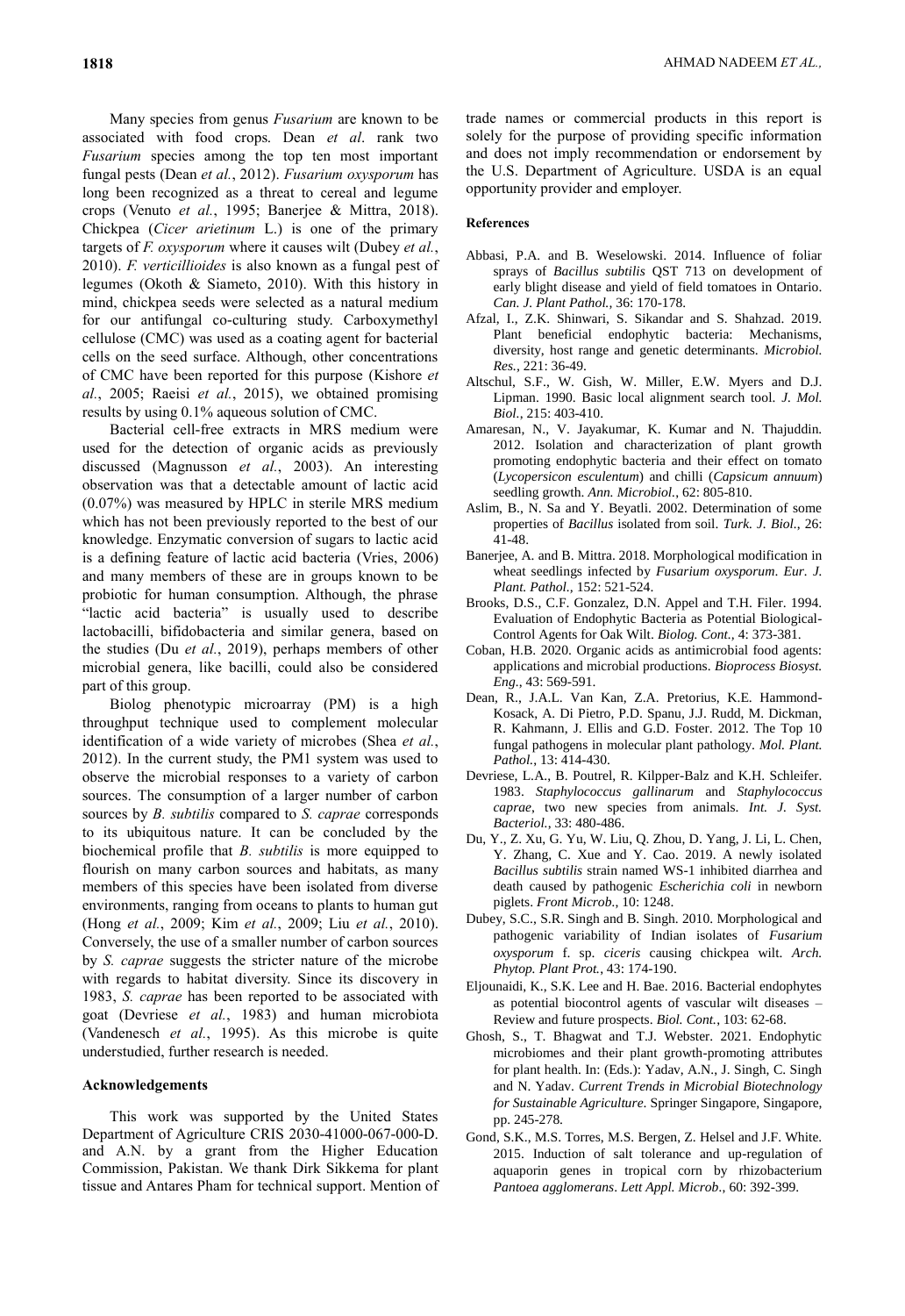- Gopalakrishnan, S., S. Pande, M. Sharma, P. Humayun, B.K. Kiran, D. Sandeep, M.S. Vidya, K. Deepthi and O. Rupela. 2011. Evaluation of actinomycete isolates obtained from herbal vermicompost for the biological control of *Fusarium* wilt of chickpea. *Crop Protect.*, 30: 1070-1078.
- Gray, E.J. and D.L. Smith. 2005. Intracellular and extracellular PGPR: commonalities and distinctions in the plant– bacterium signaling processes. *Soil Biol. Biochem.,* 37: 395-412.
- Hallmann, J., A. Quadt-Hallmann, W.F. Mahaffee and J.W. Kloepper. 1997. Bacterial endophytes in agricultural crops. *Can. J. Microb.*, 43: 895-914.
- Hanif, M.K., S. Hameed, A. Imran, T. Naqqash, M. Shahid and J.D. Van Elsas. 2015. Isolation and characterization of a βpropeller gene containing phosphobacterium *Bacillus subtilis* strain KPS-11 for growth promotion of potato (*Solanum tuberosum* L.). *Front Microb.*, 06: 583.
- Hong, H.A., R. Khaneja, N.M.K. Tam, A. Cazzato, S. Tan, M. Urdaci, A. Brisson, A. Gasbarrini, I. Barnes and S.M. Cutting. 2009. *Bacillus subtilis* isolated from the human gastrointestinal tract. *Res Microb.*, 160: 134-143.
- Janga, M.R., M.A. Raoof and K. Ulaganathan. 2017. Effective biocontrol of *Fusarium* wilt in castor (*Ricinius communis* L.) with *Bacillus* sp. in pot experiments. *Rhizosphere*, 3: 50-52.
- Johnston-Monje, D., D.K. Castillo-Avila, M.N. Raizada and L.A. Becerra Lopez-Lavalle. 2019. Paying the Rent: How Endophytic Microorganisms Help Plant Hosts Obtain Nutrients. *Comprehensive Biotechnology*. *Elsevier*. pp.770-788.
- Kauppinen, M., K. Saikkonen, M. Helander, A.M. Pirttilä and P.R. Wäli. 2016. *Epichloë* grass endophytes in sustainable agriculture. *Nature Plants.,* 2: 1-7.
- Khan, N., P. Martínez-Hidalgo, T.A. Ice, M. Maymon, E.A. Humm, N. Nejat, E.R. Sanders, D. Kaplan and A.M. Hirsch. 2018. Antifungal activity of *Bacillus* species against *Fusarium* and analysis of the potential mechanisms used in biocontrol. *Front. Microb.,* 9: 2363.
- Kim, B.K., B.H. Lee, Y.J. Lee, I.H. Jin, C.H. Chung and J.W. Lee. 2009. Purification and characterization of carboxymethylcellulase isolated from a marine bacterium, *Bacillus subtilis* subsp. *subtilis* A-53. *Enz. Microb. Technol.*, 44: 411-416.
- Kishore, G.K., S. Pande and A.R. Podile. 2005. Biological control of collar rot disease with broad-spectrum antifungal bacteria associated with groundnut. *Can. J. Microb.,* 51: 123-132.
- Kovanda, L., W. Zhang, X. Wei, J. Luo, X. Wu, E.R. Atwill, S. Vaessen, X. Li and Y. Liu. 2019. *In vitro* antimicrobial activities of organic acids and their derivatives on several species of Gram-negative and Gram-positive bacteria. *Molecule,* 24: 3770.
- Lastochkina, O., D. Garshina, S. Ivanov, R. Yuldashev, R. Khafizova, C. Allagulova, K. Fedorova, A. Avalbaev, D. Maslennikova and M. Bosacchi. 2020. Seed priming with endophytic *Bacillus subtilis* modulates physiological responses of two different *Triticum aestivum* L. cultivars under drought stress. *Plants*, 9: 1-20.
- Lertcanawanichakul, M. and S. Sawangnop. 2008. A comparison of two methods used for measuring the antagonistic activity of *Bacillus* species. *Walailak J. Sci., & Tech.,* 5: 161-171.
- Li, F., T. Duan and Y. Li. 2020. Effects of the fungal endophyte *Epichloë festucae* var. *Lolii* on growth and physiological responses of perennial ryegrass cv. fairway to combined drought and pathogen stresses. *Microorg*., 8: 1-14.
- Liu, B., L. Huang, H. Buchenauer and Z. Kang. 2010. Isolation and partial characterization of an antifungal protein from the endophytic *Bacillus subtilis* strain EDR4. *Pestic Biochem Physiol.,* 98: 305-311.
- Mackie, A.M., K.A. Hassan, I.T. Paulsen and S.G. Tetu. 2014. Biolog phenotype microarrays for phenotypic characterization of microbial cells. In: (Eds.): Paulsen, I.T. and A.J. Holmes. *Environmental Microbiology*. Humana Press, Totowa, NJ. pp. 123-130.
- Magnusson, J., K. Ström, S. Roos, J. Sjögren and J. Schnürer. 2003. Broad and complex antifungal activity among environmental isolates of lactic acid bacteria. *F.E.M.S Microb. Lett.*, 219: 129-135.
- Manter, D.K., J.A. Delgado, D.G. Holm and R.A. Stong. 2010. Pyrosequencing reveals a highly diverse and cultivarspecific bacterial endophyte community in potato roots. *Microb. Ecol.,* 60: 157-166.
- McMullen, M., G. Bergstrom, E. De Wolf, R. Dill-Macky, D. Hershman, G. Shaner and D. Van Sanford. 2012. A unified effort to fight an enemy of wheat and barley: *Fusarium* head blight. *Plant Dis.,* 96: 1712-1728.
- Naveed, M., S.S. Bukhari, A. Mustafa, A. Ditta, S. Alamri, M.A. El-Esawi, M. Rafique, S. Ashraf and M.H. Siddiqui. 2020. Mitigation of nickel toxicity and growth promotion in sesame through the application of a bacterial endophyte and zeolite in nickel contaminated soil. *Int. J. Environ. Res. Public Health.*, 17: 1-27.
- Okoth, S. and E. Siameto. 2010. Suppression of *Fusarium* spp. in a maize and beans intercrop by soil fertility management. *J. Yeast Fungal Res.*, 1: 35-43.
- Paul, N.C., S.H. Ji, J.X. Deng and S.H. Yu. 2013. Assemblages of endophytic bacteria in chili pepper (*Capsicum annuum* L.) and their antifungal activity against phytopathogens *In vitro*. *Plant Omics J.,* 6: 441-448.
- Ploetz, R.C. 2015. Fusarium wilt of banana. *Phytopathol.,* 105: 1512-1521.
- Porcel, R., Á. Zamarreño, J. García-Mina and R. Aroca. 2014. Involvement of plant endogenous ABA in *Bacillus megaterium* PGPR activity in tomato plants. *B.M.C Plant Biol.*, 14: 36.
- Rabiey, M., L.E. Hailey, S.R. Roy, K. Grenz, M.A.S. Al-Zadjali, G.A. Barrett and R.W. Jackson. 2019. Endophytes vs tree pathogens and pests: can they be used as biological control agents to improve tree health? *Eur. J. Plant Pathol.,* 155: 711-729.
- Raeisi, M., H. Tajik, J. Aliakbarlu, S.H. Mirhosseini and S.M.H. Hosseini. 2015. Effect of carboxymethyl cellulose-based coatings incorporated with *Zataria multiflora* Boiss. essential oil and grape seed extract on the shelf life of rainbow trout fillets. *LWT - Food Sci. Technol.*, 64: 898-904.
- Rajab, L., M. Ahmad and I. Gazal. 2020. Endophytic establishment of the fungal entomopathogen, *Beauveria bassiana* (Bals.) Vuil., in cucumber plants. *Egypt. J. Biol. Pest Control.,* 30.
- Rivas-Franco, F., J.G. Hampton, N.A. Altier, J. Swaminathan, M. Rostás, P. Wessman, D.J. Saville, T.A. Jackson, M.A. Jackson and T.R. Glare. 2020. Production of microsclerotia from entomopathogenic fungi and use in maize seed coating as delivery for biocontrol against *fusarium graminearum*. *Front. Sustain. Food Syst.*, 4.
- Rosenblueth, M. and E. Martínez-Romero. 2006. Bacterial endophytes and their interactions with hosts. *Mol. Plant-Microbe Inter.*, 19: 827-837.
- Ryan, R.P., K. Germaine, A. Franks, D.J. Ryan and D.N. Dowling. 2008. Bacterial endophytes: recent developments and applications. *F.E.M.S Microb.*, *Lett.*, 278: 1-9.
- Saikkonen, K. 2004. Evolution of endophyte-plant symbioses. *Trends Plant Sci.*, 9: 275-280.